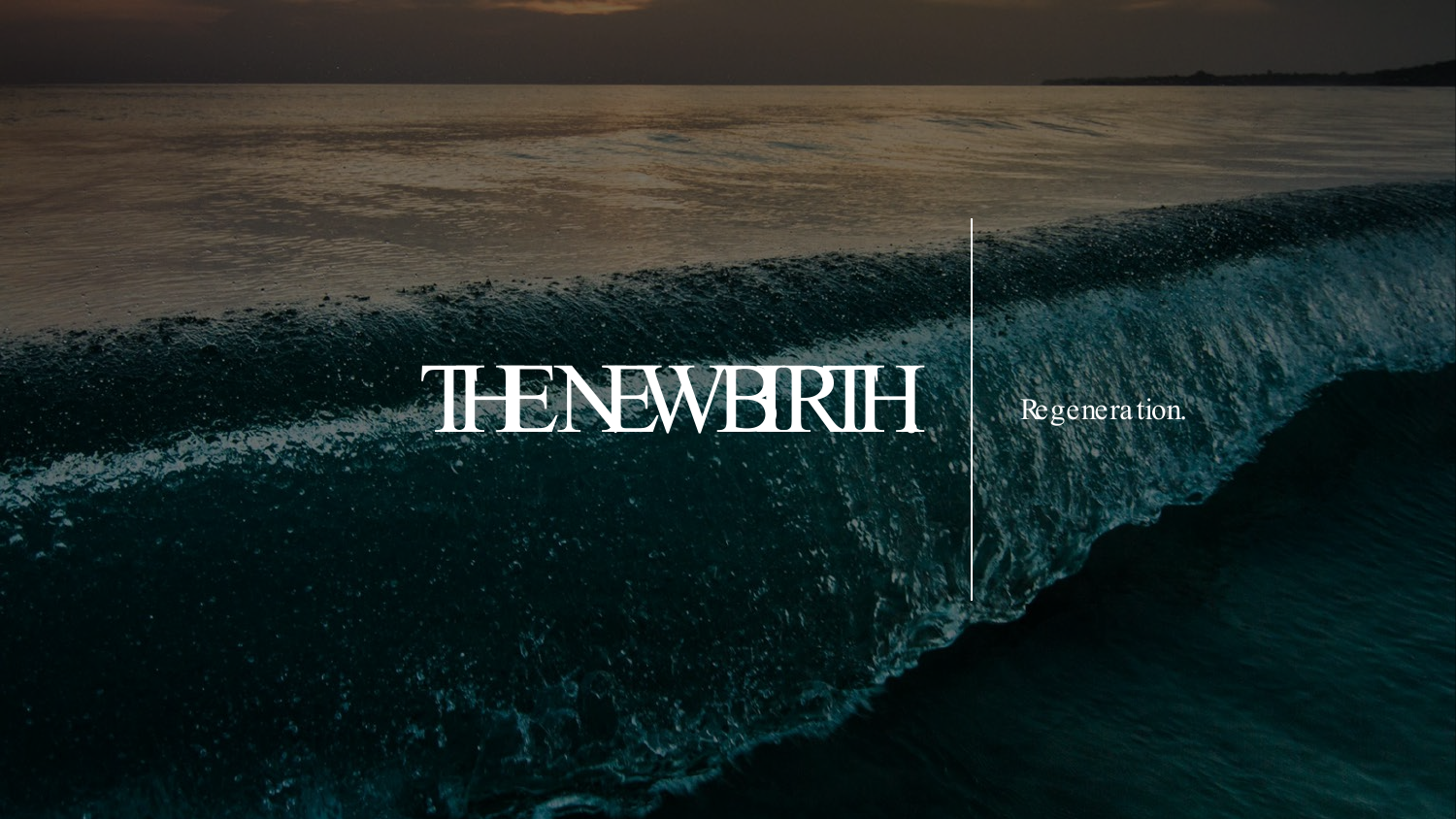Verily, verily, I say unto thee, Except a man be born again, he cannot see the kingdom of God. 4 Nicodemus saith unto him, How can a man be born when he is old? can he enter the second time into his mother's womb, and be born? 5 Jes us ans wered, Verily, verily, I say unto thee, Except a man be born of water and of the Spirit, he cannot enter into the kingdom of God.

The Holy Bible: King James Version, Electronic Edition of the 1900 Authorized Version. (Bellingham, WA: Logos Research Systems, Inc., 2009), Jn 3:3–5.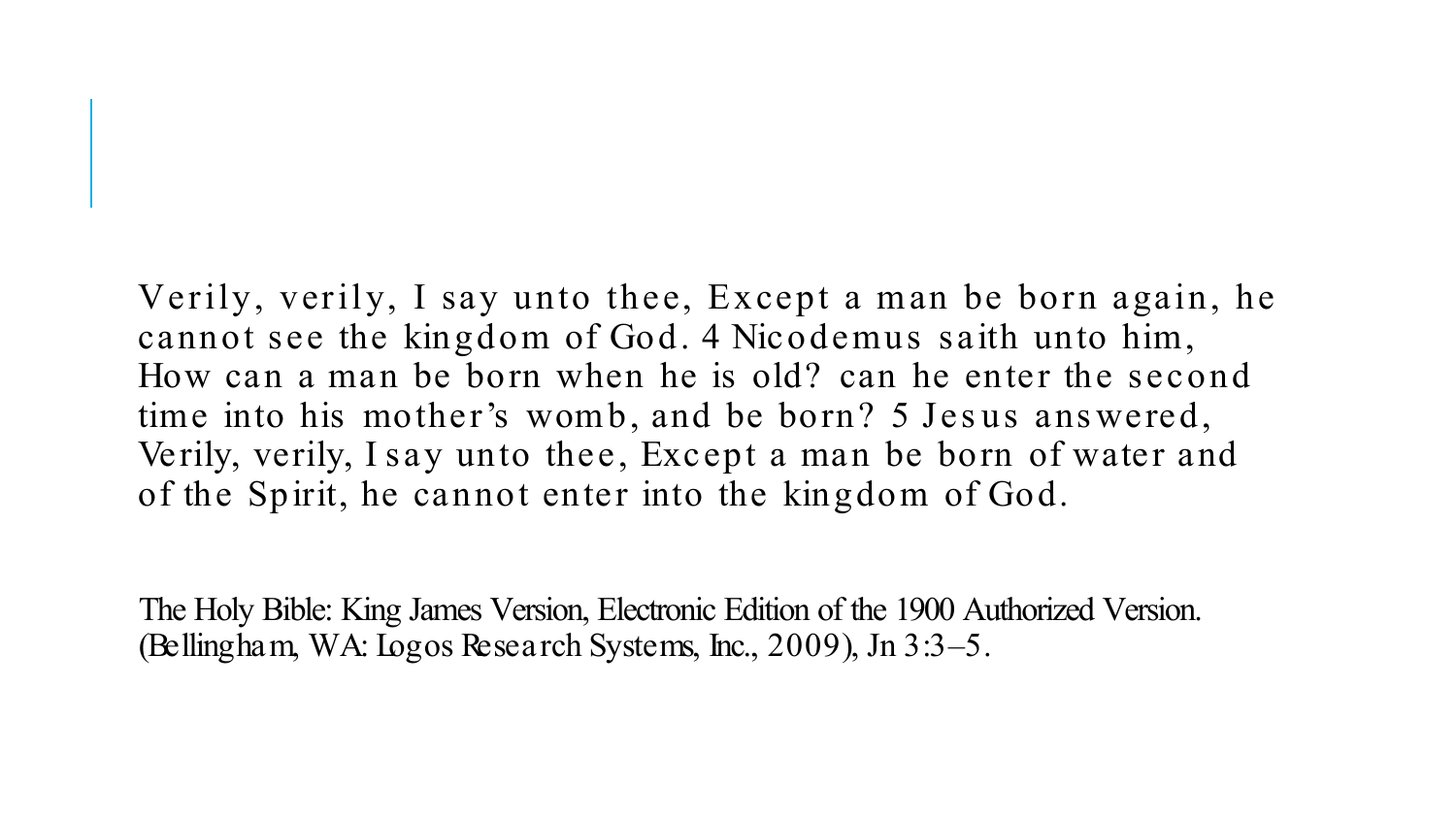Man is a fallen creature. It is not that a few leaves have faded, but that the entire tree has become rotten, root and branch. There is in every one that which is radically wrong. The word "radical" comes from a Latin one which means "the root," so that when we say a man is radically wrong, we mean that there is in him, in the very foundation and fiber of his being, that which is intrinsically corrupt and essentially evil.

Arthur Walkington Pink, Regeneration, or the New Birth (Bellingham, WA: Logos Bible Software, 2005), 8.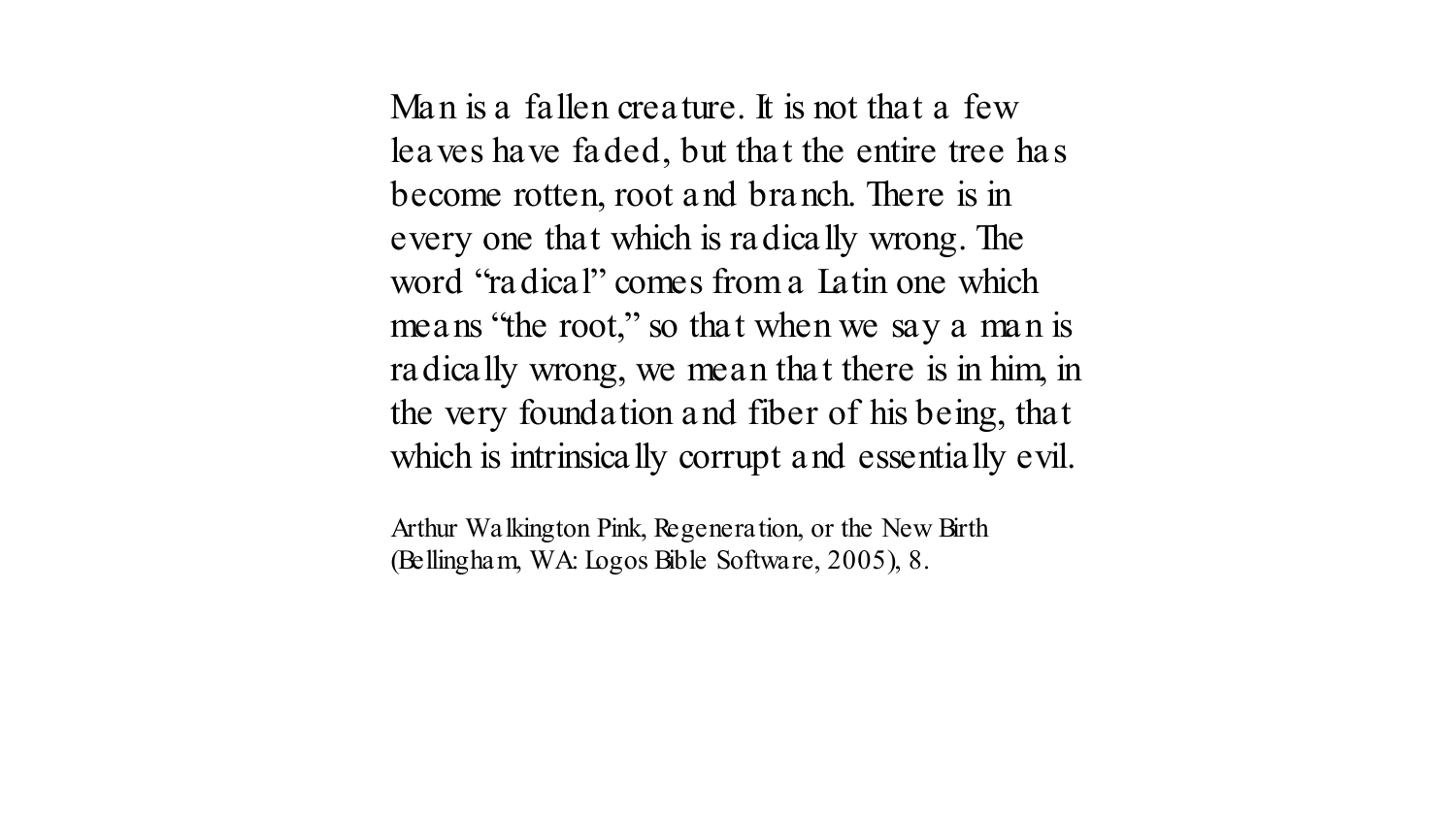Sins are merely the fruit, there must of necessity be a root from which they spring. It follows, then, as an inevitable consequence that man needs the aid of a Higher Power to effect a radical change in him. There is only One who can effect that change: God created man, and God alone can re-create him. Hence the imperative demand, "Ye must be born again" (John 3:7). Man is spiritually dead and naught but almighty power can make him alive.

Arthur Walkington Pink, Regeneration, or the New Birth (Bellingham, WA: Logos Bible Software, 2005), 8.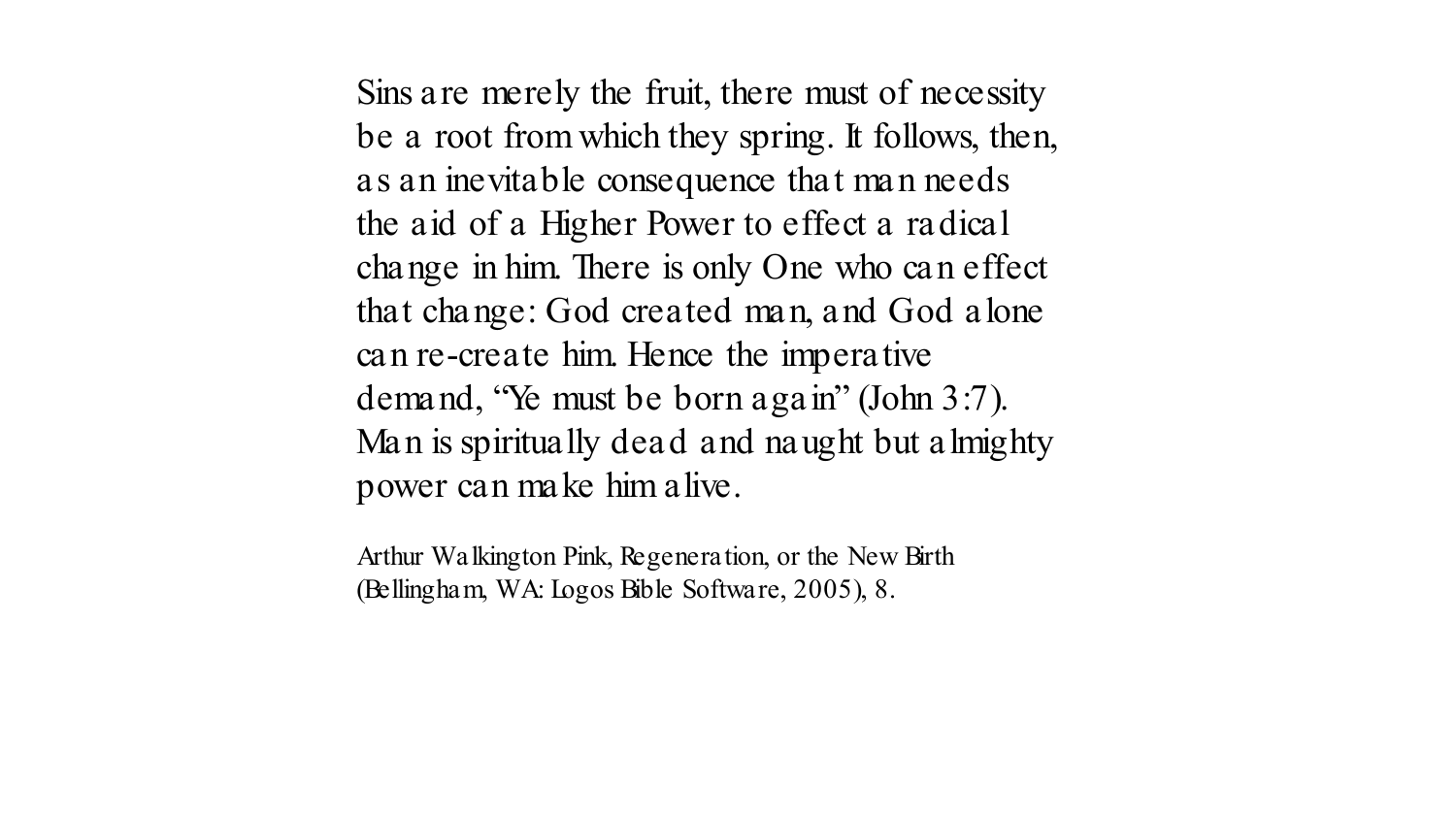But let it be stated very emphatically that a "nature" is not a concrete entity, but rather that which characterizes and impels an entity or creature. It is the nature of gravitation to attract, it is the nature of the wind to blow, it is the nature of fire to burn. A "nature" is not a tangible thing, but a principle of operation, a power impelling to action. Thus, when we say that fallen man possesses a "sinful nature," it must not be understood that something as substantial as his soul or spirit was added to his being, but instead, that the principle of evil entered into him, which polluted and defiled every part of his constitution, as frost entering fruit spoils it.

Arthur Walkington Pink, Regeneration, or the New Birth (Bellingham, WA: Logos Bible Software, 2005), 17.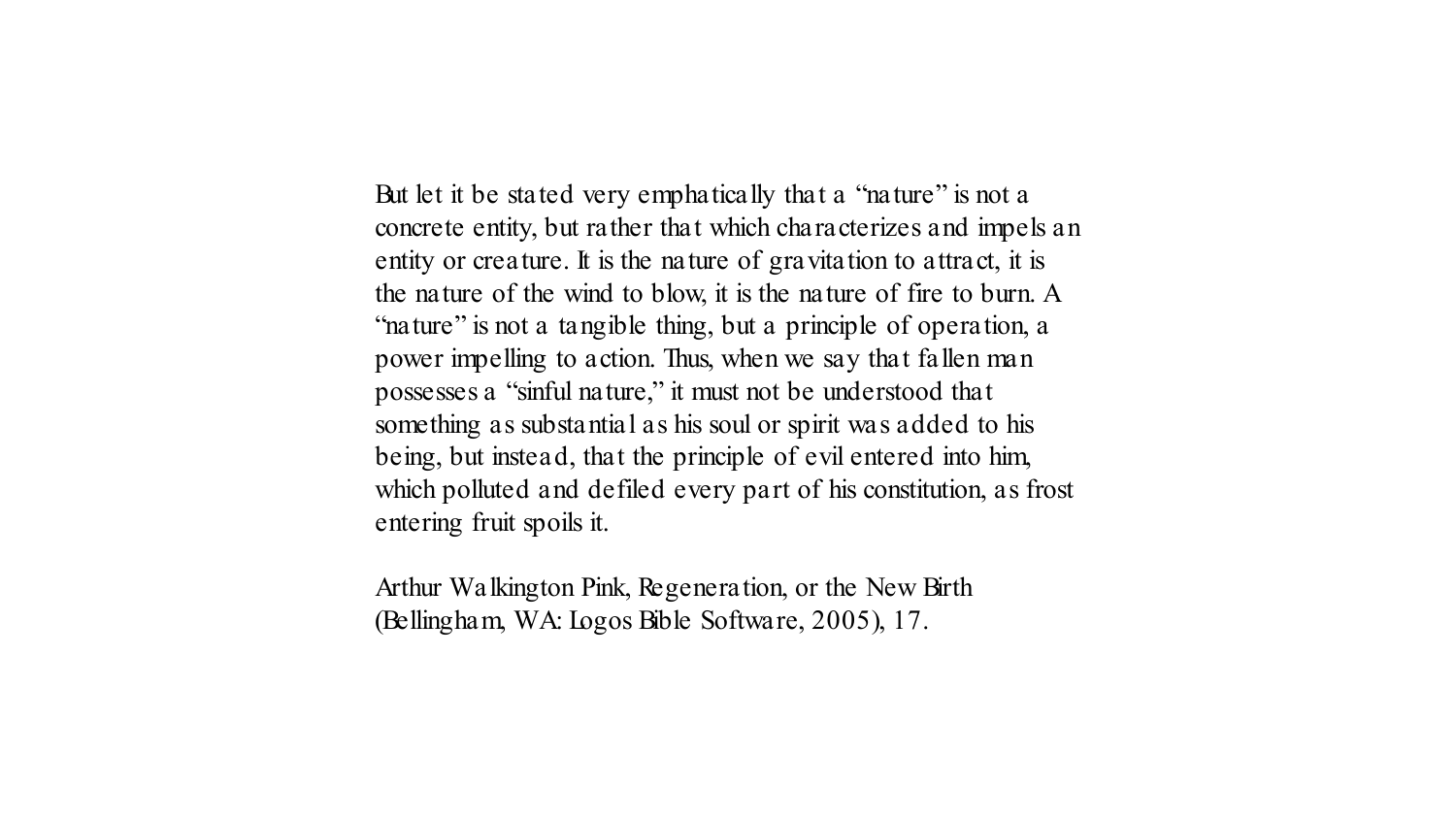4 Whereby are given unto us exceeding great and precious promises: that by these ye might be partakers of the divine nature, having escaped the corruption that is in the world through lust.

The Holy Bible: King James Version, Electronic Edition of the 1900 Authorized Version. (Bellingham, WA: Logos Research Systems, Inc., 2009), 2 Pe 1:4.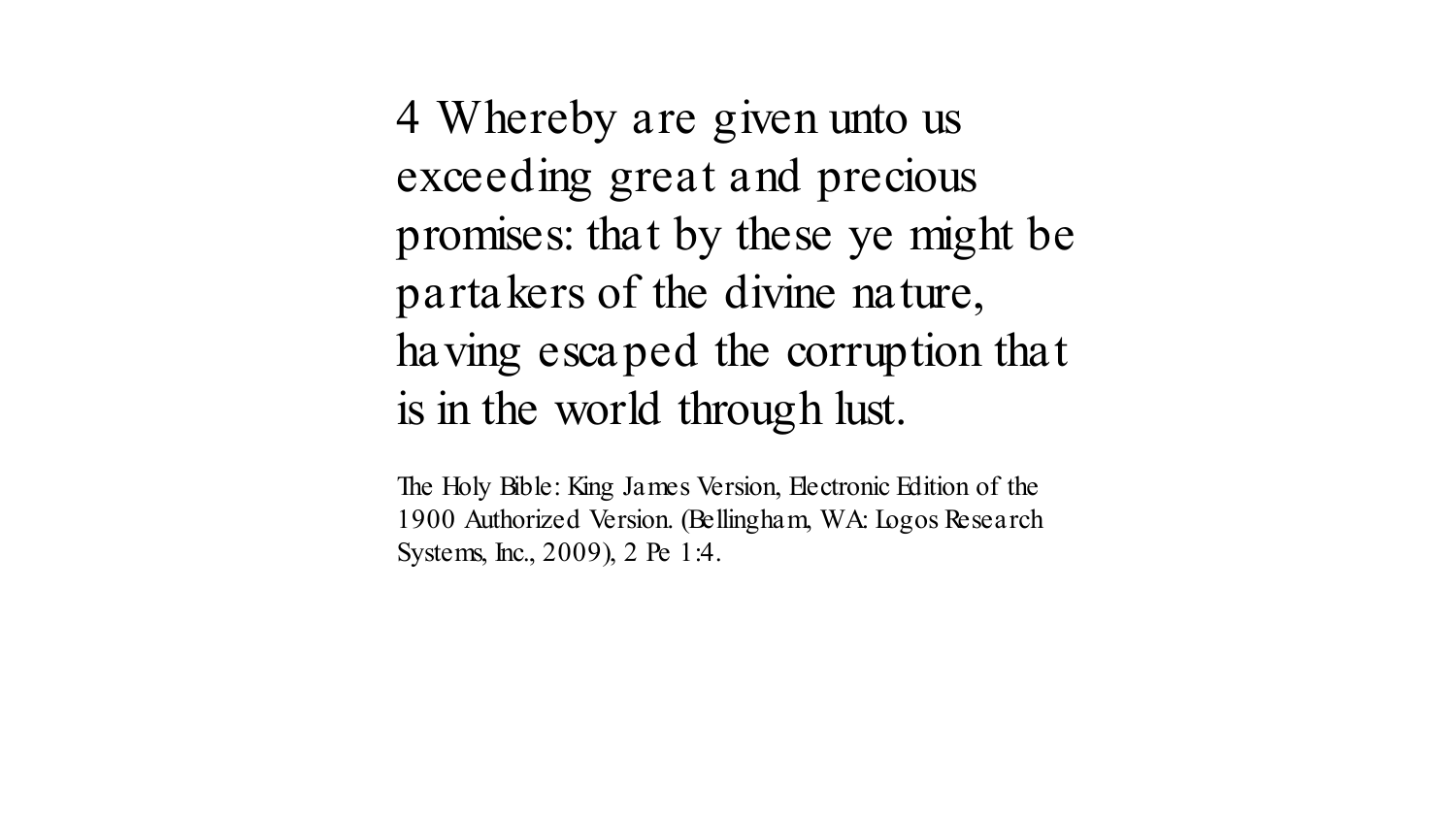

# DESIRES

Change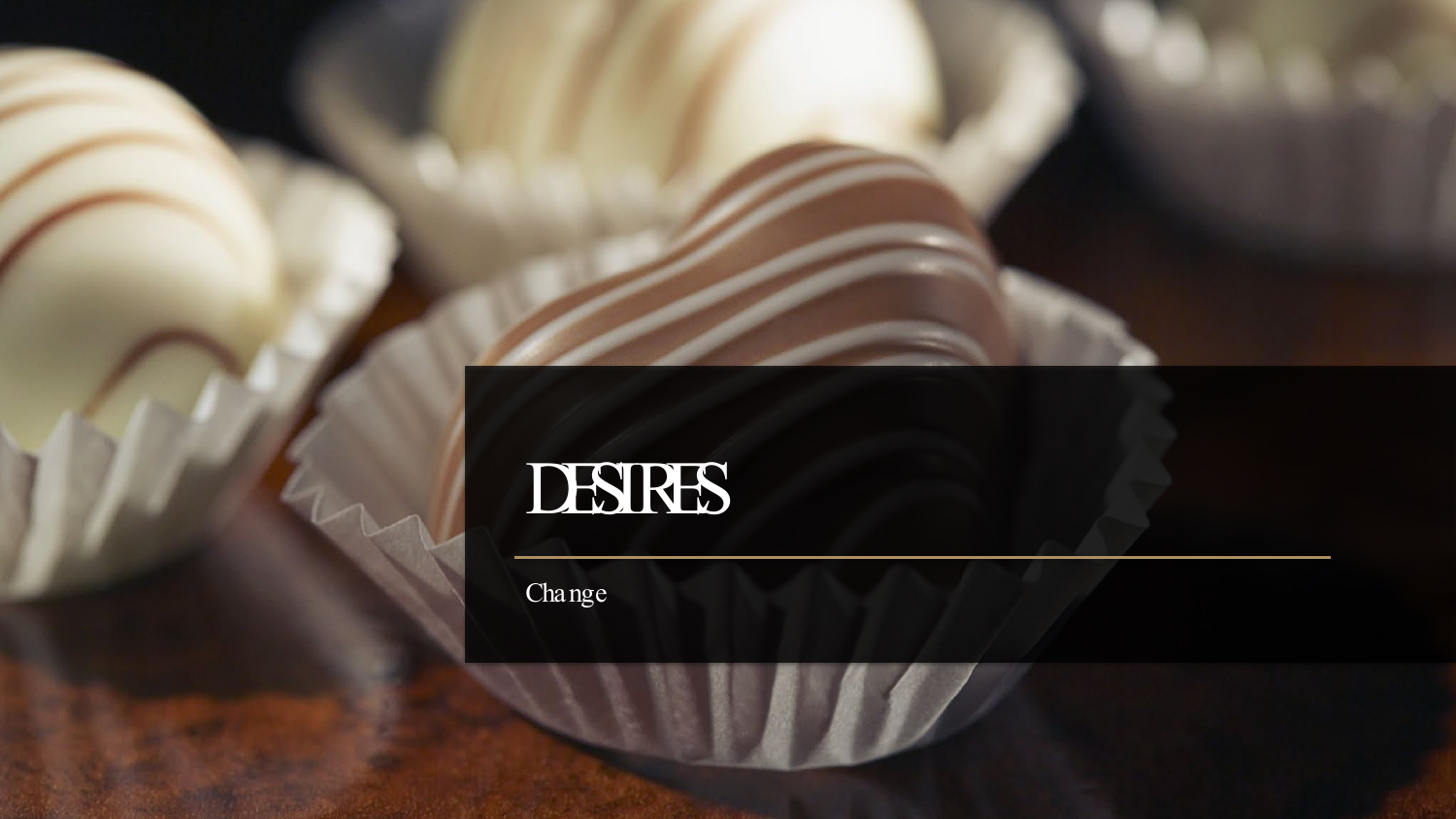## **CHAN** H

As "justification" describes the change in the Christian's objective relationship to God, so "regeneration" denotes that intrinsic subjective change which is wrought in the inclinations and tendencies of their souls Godwards.

Arthur Walkington Pink, Regeneration, or the New Birth (Bellingham, WA: Logos Bible Software, 2005), 21.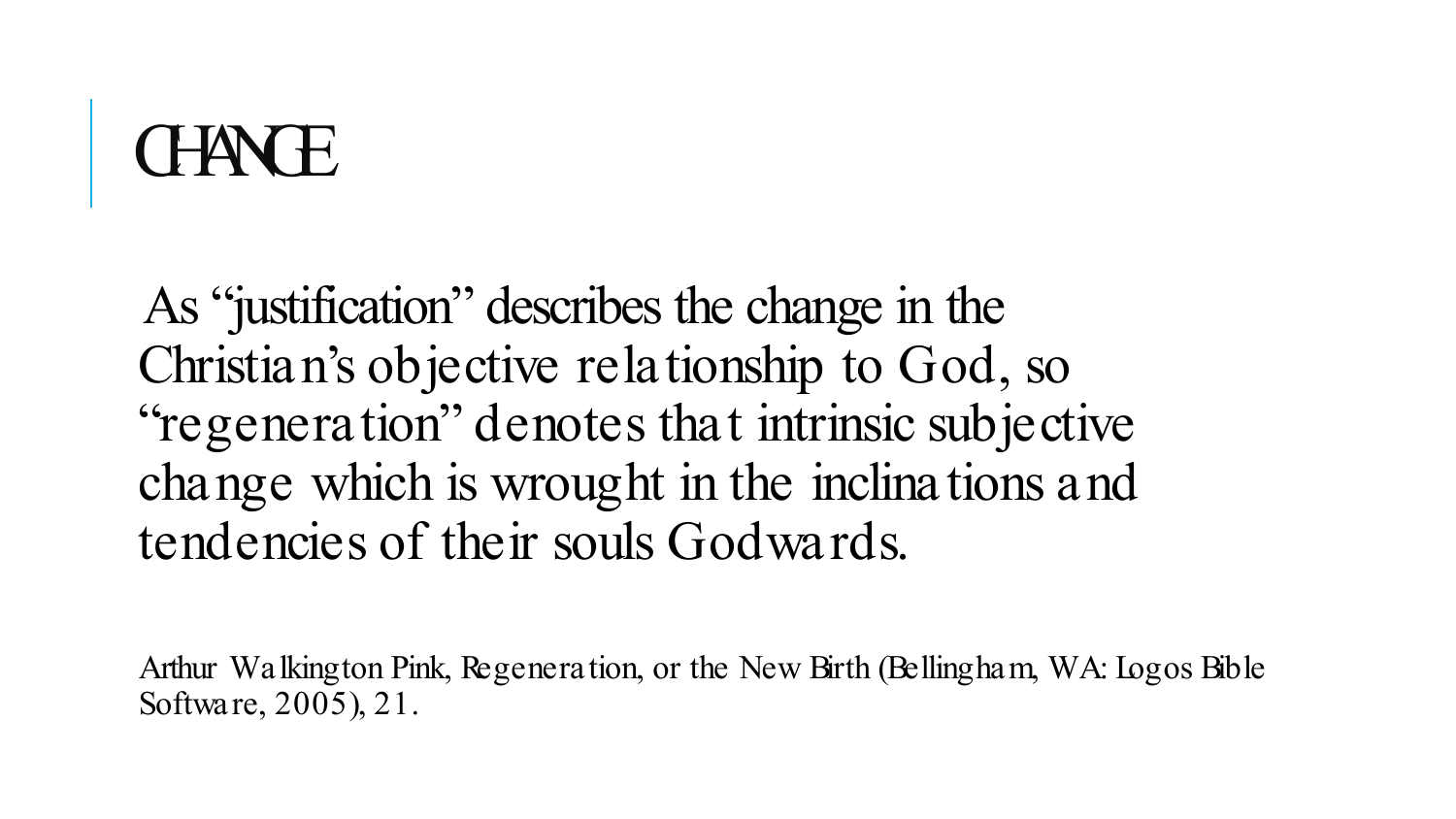## POWR TO LIVE ANEWLIFE.

8 But ye shall receive power, after that the Holy Ghost is come upon you: and ye shall be witnesses unto me both in Jerusalem, and in all Judaea, and in Samaria, and unto the uttermost part of the earth.

The Holy Bible: King James Version, Electronic Edition of the 1900 Authorized Version. (Bellingham, WA: Logos Research Systems, Inc., 2009), Ac 1:7–8.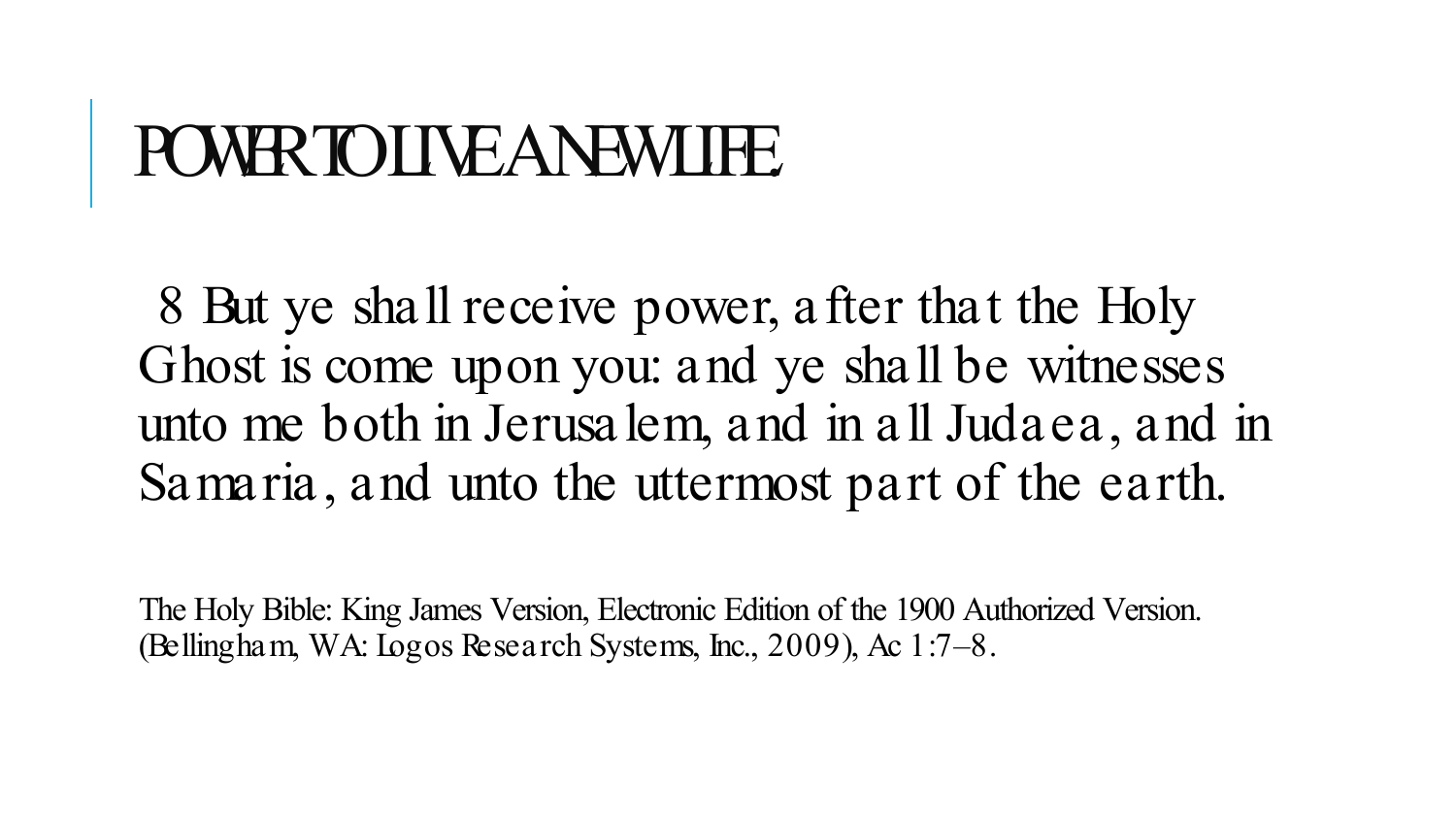## RESULTS: TWO NATURES.

It has often been said that in the Christian there are two distinct and diverse "natures," namely, the "flesh" and the "spirit" (Gal. 5:17). This is true, yet care must be taken to avoid regarding these two "natures" as anything more than two principles of action. Thus in Rom. 7:23 the two "natures" or "principles" in the Christian are spoken of as "I see another law in my members, warring against the law of my mind."

Arthur Walkington Pink, Regeneration, or the New Birth (Bellingham, WA: Logos Bible Software, 2005), 21.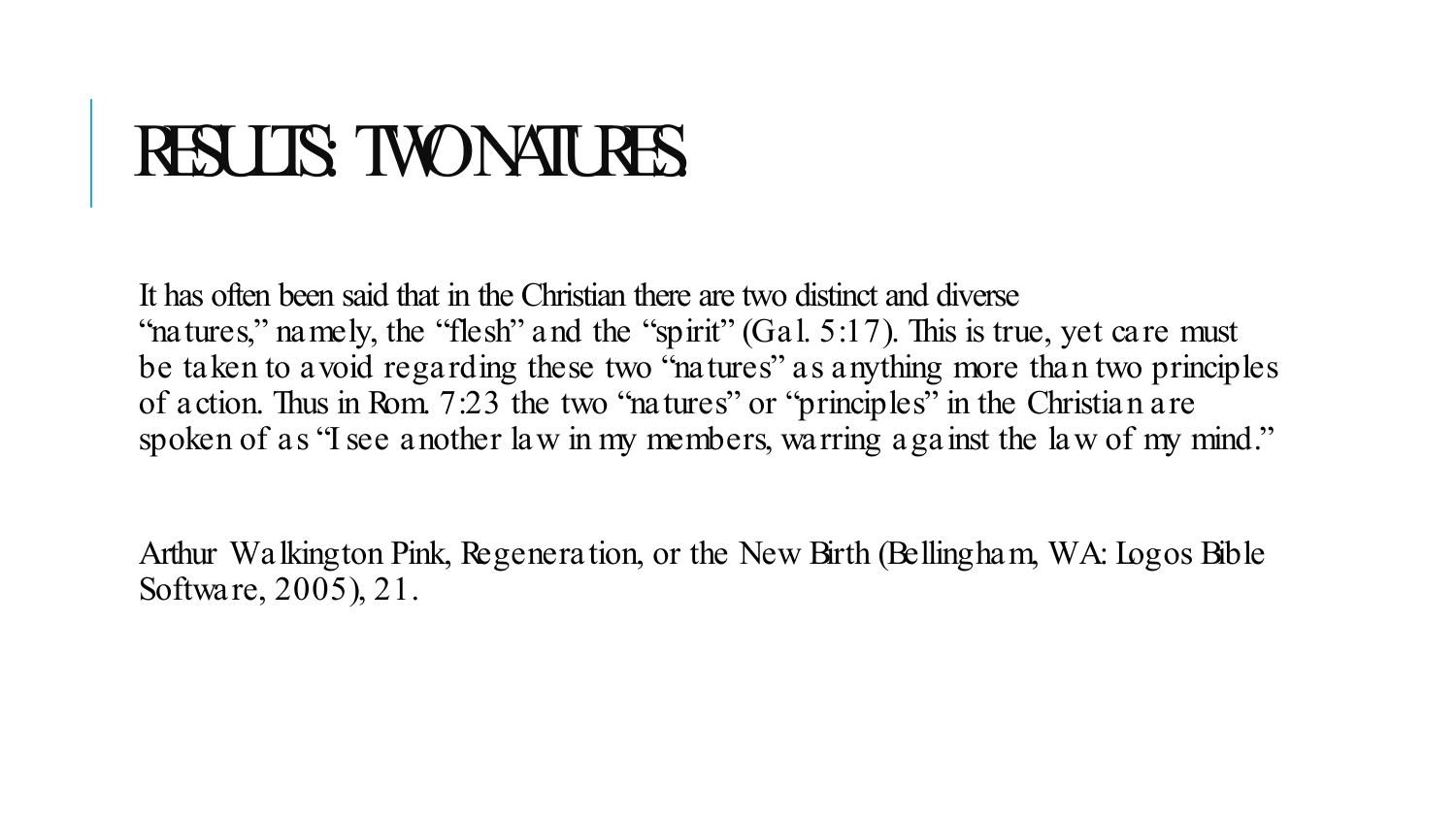#### **FLSHIEADS TO** DEFEAT.

21 I find then a law, that, when I would do good, evil is present with me. 22 For I delight in the law of God after the inward man: 23 But I see another law in my members, warring against the law of my mind, and bringing me into captivity to the law of sin which is in my members. 24 O wretched man that I am! who shall deliver me from the body of this death? 25 I thank God through Jesus Christ our Lord. So then with the mind I myself serve the law of God; but with the flesh the law of sin.

The Holy Bible: King James Version, Electronic Edition of the 1900 Authorized Version. (Bellingham, WA: Logos Research Systems, Inc., 2009), Ro 7:20–25.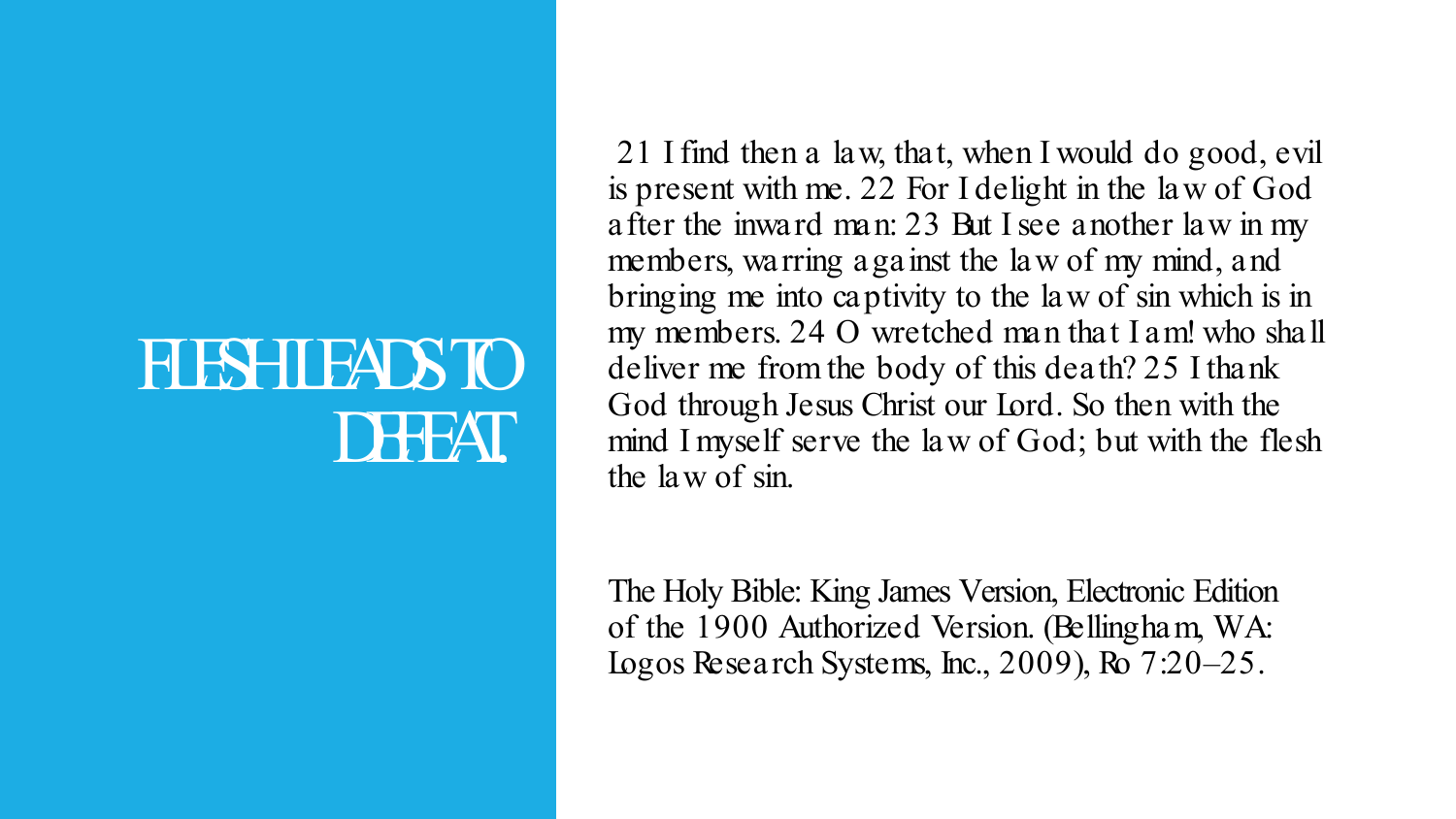#### **SPIRIT LEADS** TO VICIORY.

8 There is therefore now no condemnation to them which are in Christ Jesus, who walk not after the flesh, but after the Spirit. 2 For the law of the Spirit of life in Christ Jesus hath made me free from the law of sin and death. 3 For what the law could not do, in that it was weak through the flesh, God sending his own Son in the likeness of sinful flesh, and for sin, condemned sin in the flesh: 4 That the righteousness of the law might be fulfilled in us, who walk not after the flesh, but after the Spirit.

The Holy Bible: King James Version, Electronic Edition of the 1900 Authorized Version. (Bellingham, WA: Logos Research Systems, Inc., 2009), Ro 8.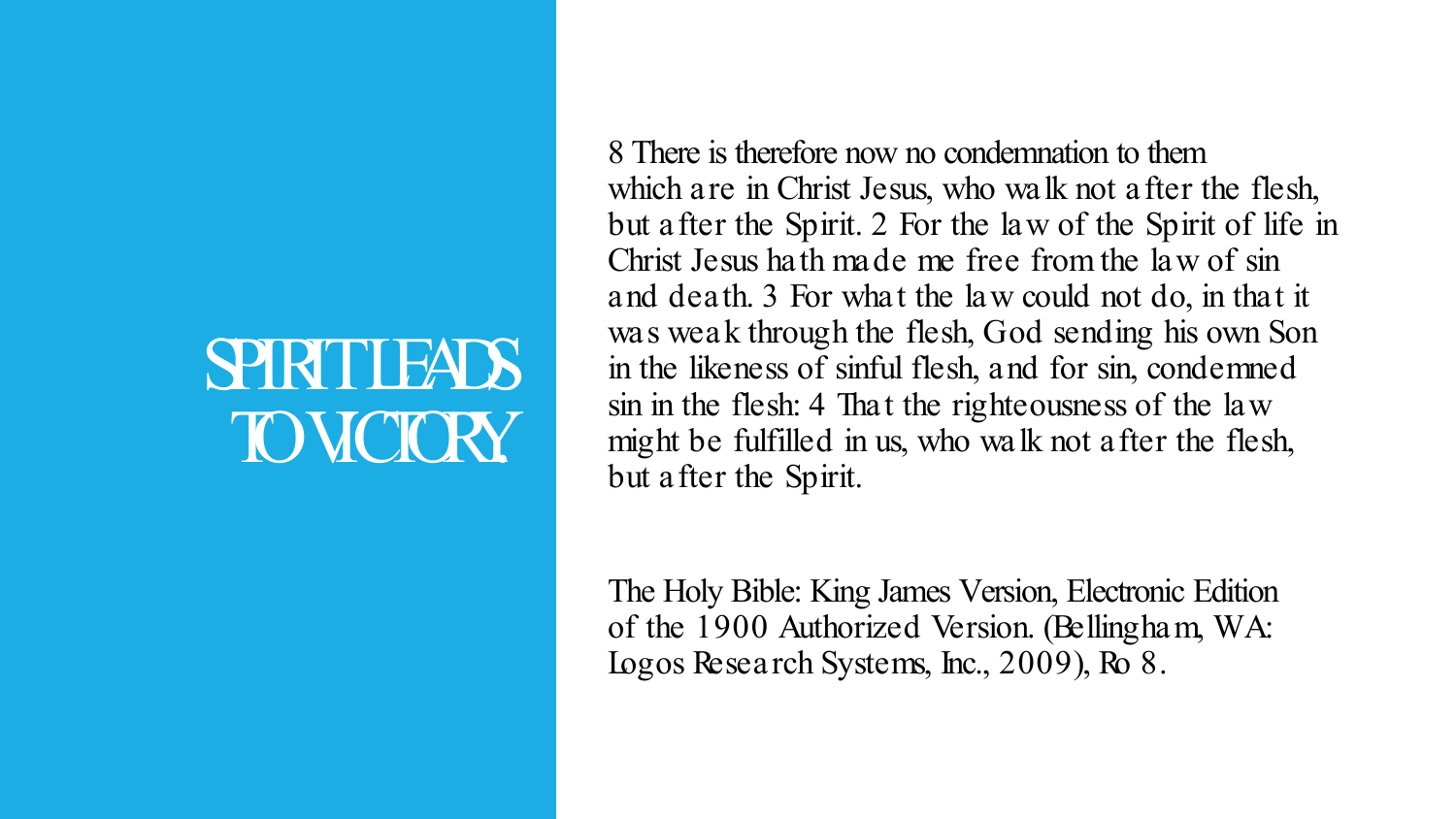## BEGOTTEN BY THE WORD.

15 For though ye have ten thousand instructors in Christ, yet have ye not many fathers: for in Christ Jesus I have begotten you through the gospel.

The Holy Bible: King James Version, Electronic Edition of the 1900 Authorized Version. (Bellingham, WA: Logos Research Systems, Inc., 2009), 1 Co 4:15.

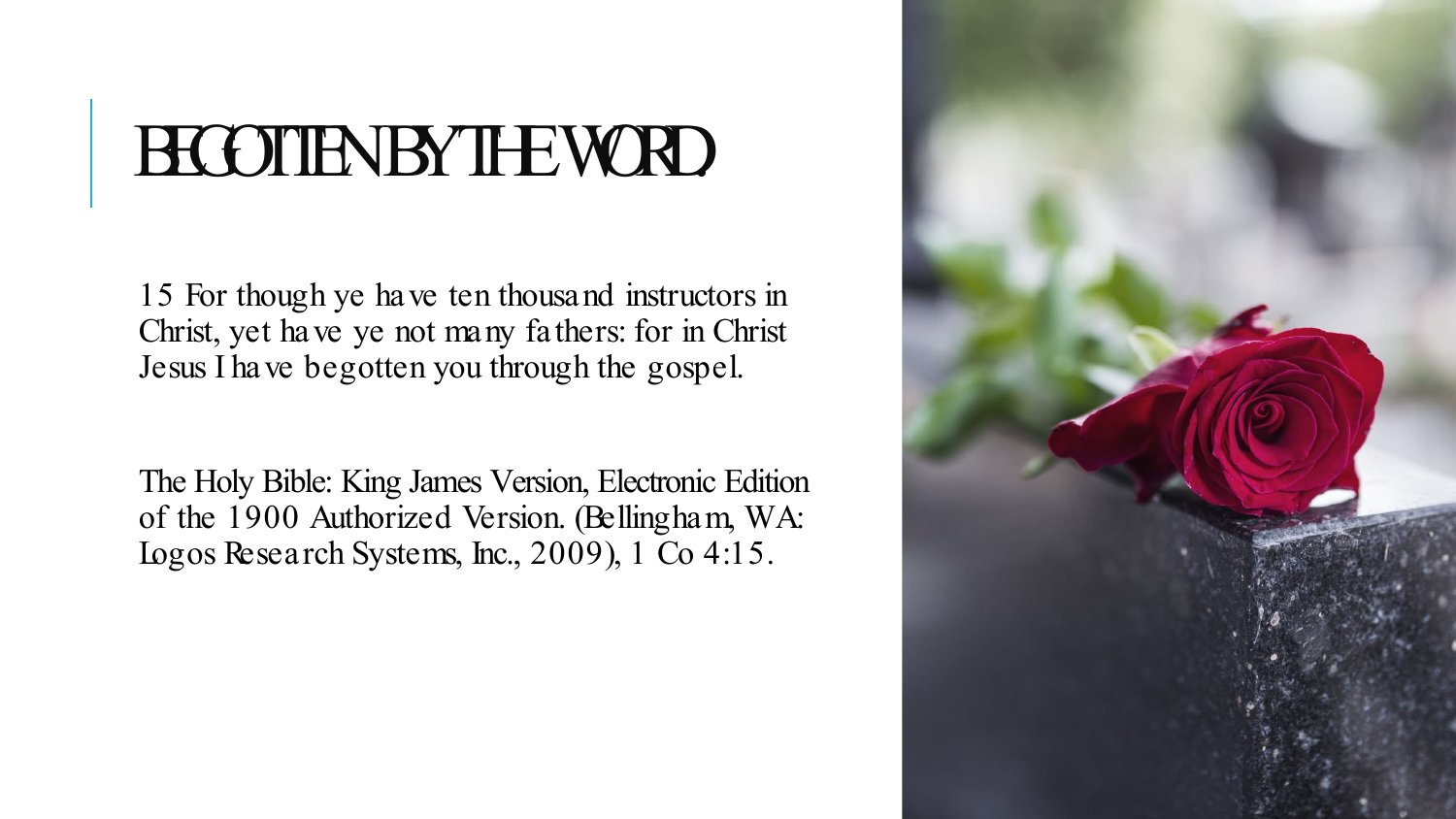#### **CREATION**

As it was in the old creation, so it is in connection with the new. "In the beginning God created the heaven and the earth" (Gen. 1:1). That was the original creation. Then came degeneration: "And the earth became without form and void (a desolate waste) and darkness was upon the face of the deep." Next came restoration: "And the Spirit of God moved upon the face of the waters, and God said, Let there be light: and there was light." So it is when God begins to restore fallen man: "For God who commanded the light to shine out of darkness, hath shined in our hearts, to give the light of the knowledge of the glory of God in the face of Jesus Christ" (2 Cor. 4:6).

Arthur Walkington Pink, Regeneration, or the New Birth (Bellingham, WA: Logos Bible Software, 2005), 29.

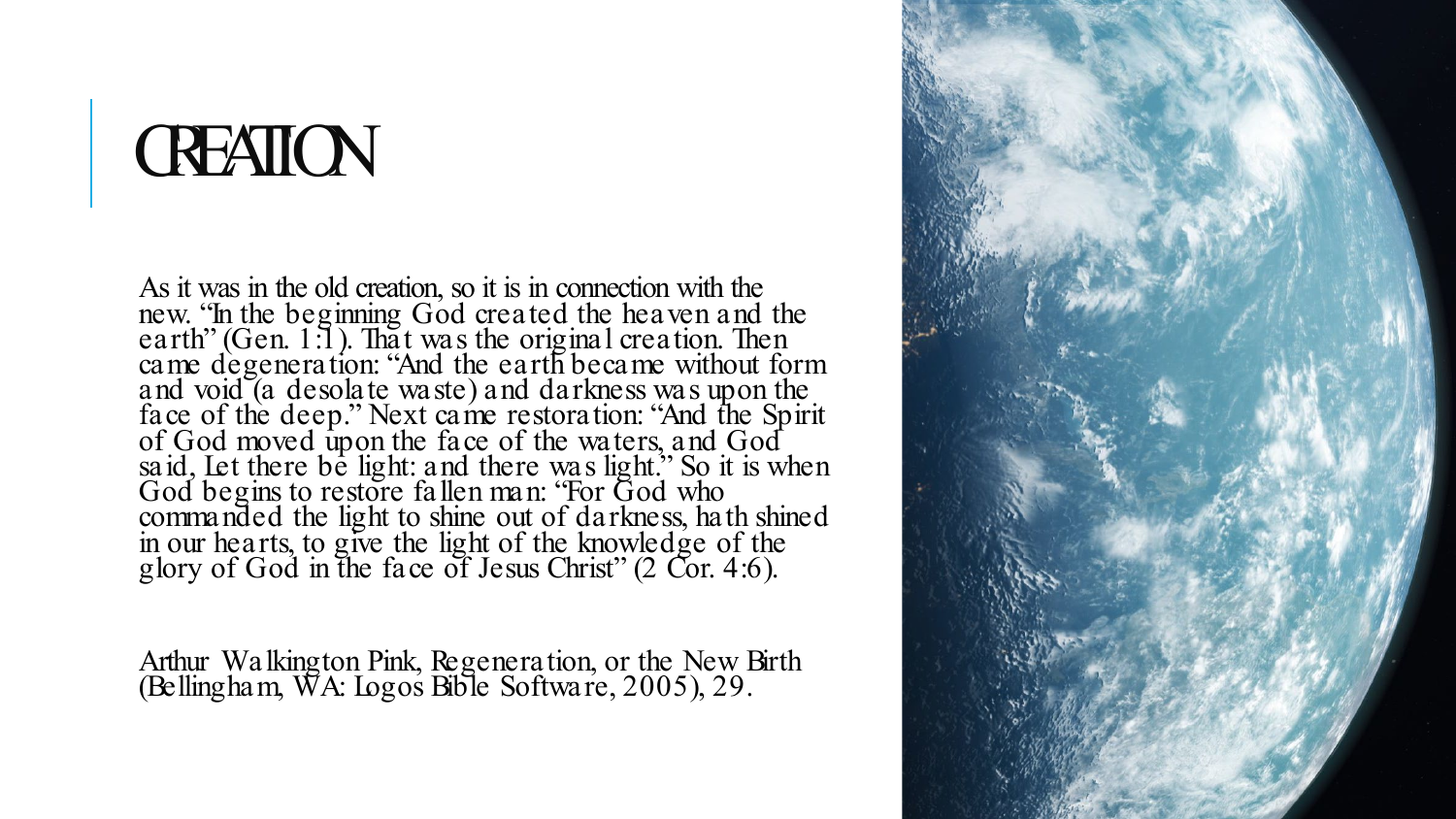#### TIME

38 Then Peter said unto them, Repent, and be baptized every one of you in the name of Jesus Christ for the remission of sins, and ye shall receive the gift of the Holy Ghost.

Acts 2:38

Verily, verily, I say unto thee, Except a man be born again, he cannot see the kingdom of God. 4 Nicodemus saith unto him, How can a man be born when he is old? can he enter the second time into his mother's womb, and be born? 5 Jesus answered, Verily, verily, I say unto thee, Except a man be born of water and of the Spirit, he cannot enter into the kingdom of God. John 3:3-5.